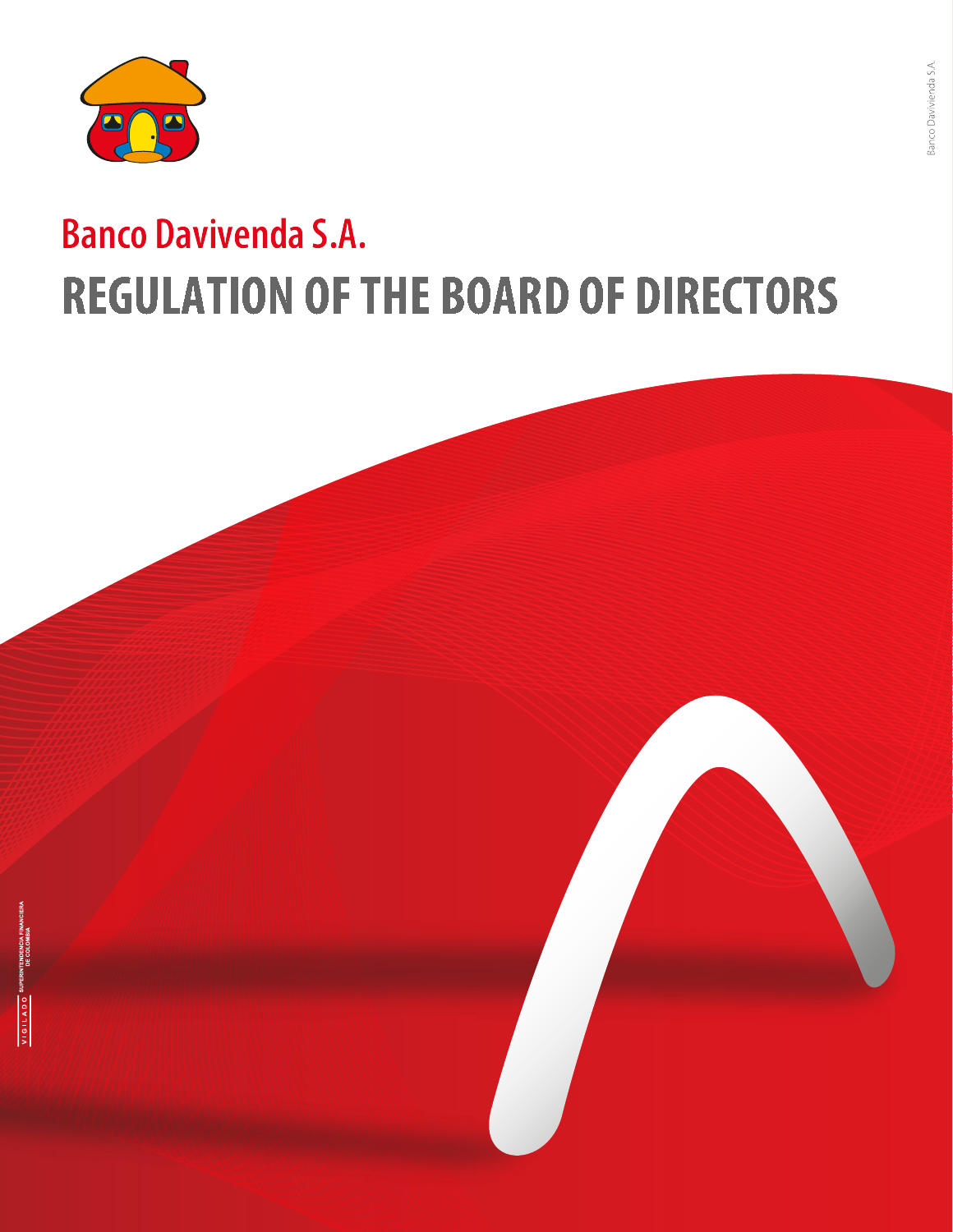

# **CONTENTS**

| REGULATIONS OF THE BOARD OF DIRECTORS OF BANCO DAVIVIENDA S.A. 3 |
|------------------------------------------------------------------|
|                                                                  |
|                                                                  |
|                                                                  |
| TITLE III. DESIGNATION OF MEMBERS OF THE BOARD OF                |
|                                                                  |
|                                                                  |
|                                                                  |
|                                                                  |
|                                                                  |
| TITLE IX. INFORMATION AND RELATIONSHIP POLICY                    |
|                                                                  |
|                                                                  |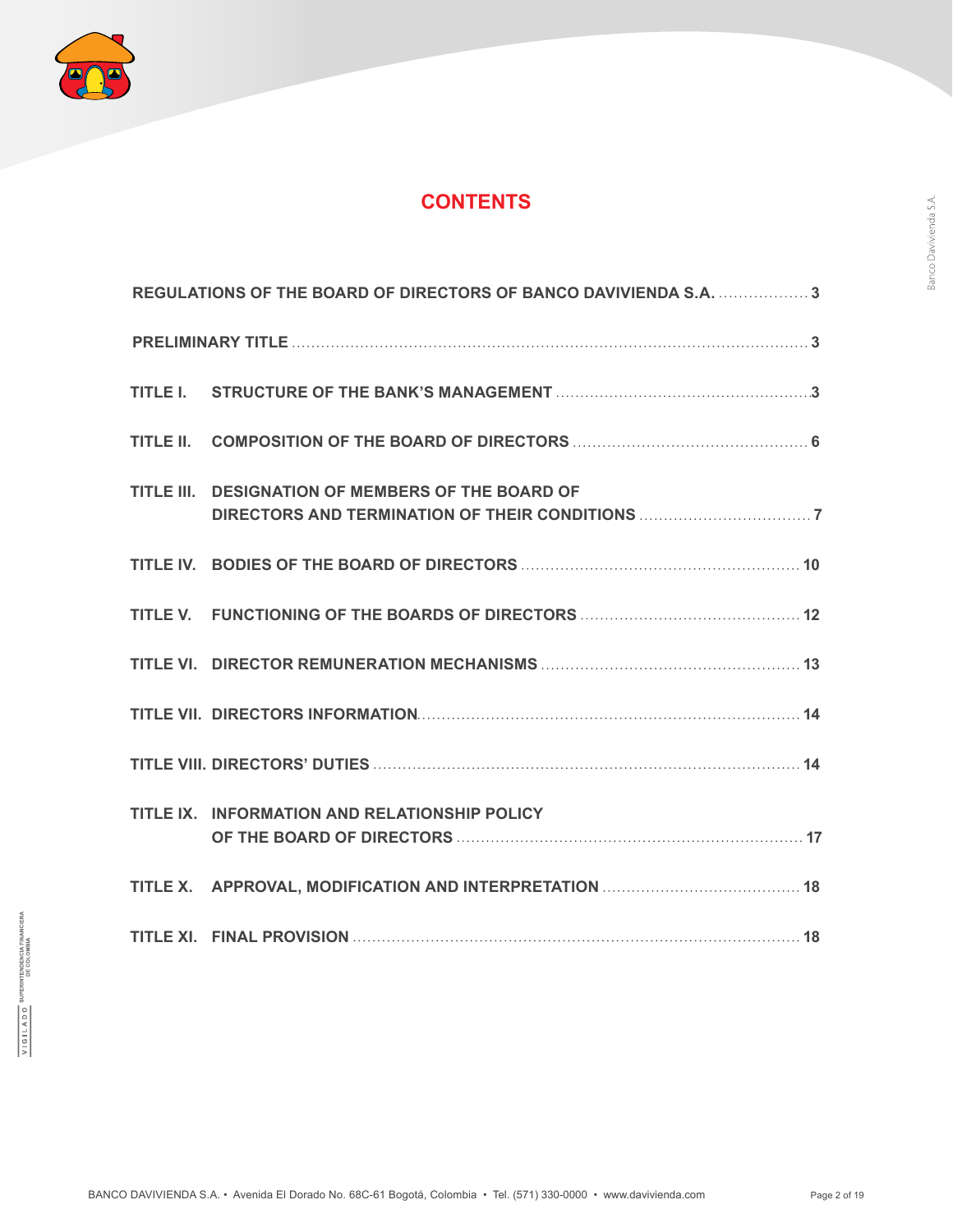

# **REGULATIONS OF THE BOARD OF DIRECTORS OF BANCO DAVIVIENDA SA**<sup>1</sup>

Without prejudice to the applicable legal regulations or what is defined in the Bank by statute Davivienda S.A., hereinafter Davivienda, Regarding its Board of Directors, it will adhere to the following guidelines, which are voluntarily established in order to have better Good Governance practices within the Company:

#### **PRELIMINARY TITLE**

**ARTICLE 1. PURPOSE:** The purpose of these Regulations is to determine the principles of action of the Board Davivienda Board of Directors, as well as the basic rules of its organization and operation, and the rules of conduct of its members, all aimed at achieving greater transparency and control in its management functions and representation of social interests.

**ARTICLE 2. AREA OF APPLICATION:** This Regulation is of direct application for the Board of Directors of Davivienda and for the members that make up the Board of Directors.

In accordance with the foregoing, the persons to whom this Regulation applies shall be obliged to know it, to comply with it and to enforce it. For this purpose, the Legal Vice President of the Bank will provide a copy to each of the Directors.

**ARTICLE 3. ADVERTISING:** This Regulation will be made known to through its publication on the Davivienda website: *www.davivienda.com.co.*

**ARTICLE 4. STANDARDS ON CORPORATE GOVERNANCE:** This Regulation develops and complements the legal, statutory norms and the Corporate Governance Code applicable to the Board of Directors.

### **TITLE I STRUCTURE OF THE BANK'S ADMINISTRATION**

**ARTICLE 5. STRUCTURE:** The The direction and administration of Davivienda will be in charge of the following main bodies (i) The General Assembly of Shareholders, (ii) The Board of Directors, (iii) The Presidency, (iv) Other bodies and officials that are created by the Board of Directors and the General Assembly of Shareholders.<sup>1</sup>

**ARTICLE 6. PRINCIPLES OF ACTION:** Board The Board of Directors will carry out its functions in accordance with the corporate interest, understood as the common interest of all shareholders. However, this orientation should not prevent the consideration of the other legitimate interests, public or private, that converge in the development of the activity of Davivienda.

<sup>1.</sup> See Art. 22 of the Bylaws of Banco Davivienda S.A.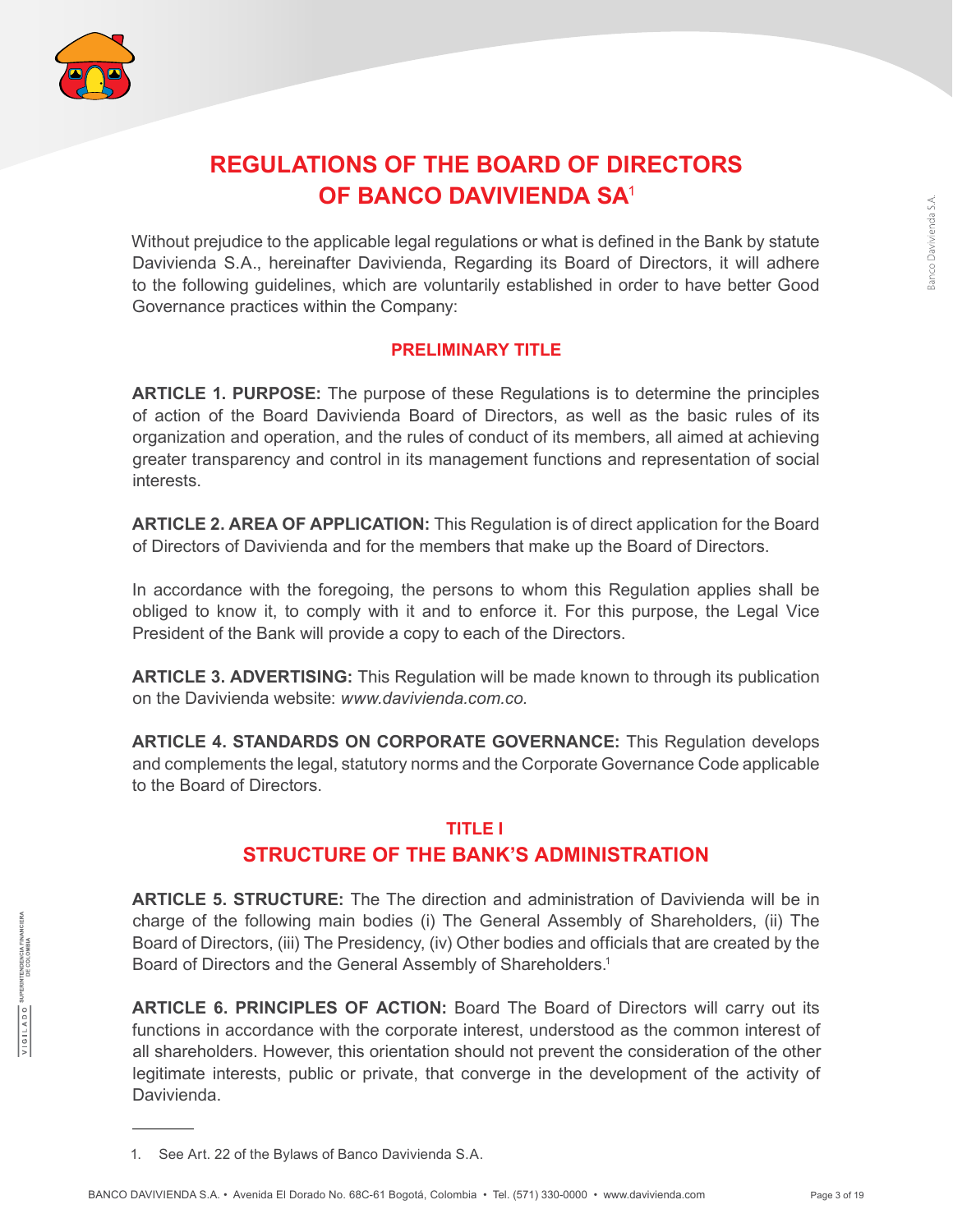

In application of the above criteria, the Board of Directors It will watch over the social interest, will approve and monitor the Bank's strategies, and will answer for its decisions before the General Shareholders' Meeting.

The ordinary management and direction functions of Davivienda, as well as the monitoring and adequate coordination thereof, will be in charge of the President of Davivienda, with the collaboration of the senior management team.

The Board of Directors, directly or through the Support Committees, will establish the necessary mechanisms that ensure the exercise of its function of control of the direction and ordinary management and in general of the powers delegated to the senior management.

**ARTICLE 7. ATTRIBUTIONS:**<sup>2</sup> The Board of Directors is a body that has the broadest powers and faculties to direct Davivienda. Therefore, it is competent to adopt resolutions on all kinds of matters that are not attributed by law or bylaws to the General Shareholders' Meeting.

The Board of Directors will have the following main powers, without limiting them to them:

#### **I. According to the Davivienda Bylaws:**

- a) Appoint and freely remove the President or legal representative of Davivienda and the vice presidents.
- b) Create the jobs necessary for the smooth running of Davivienda and whose appointment is not reserved to the General Assembly of Shareholders or has not been delegated to the President of Davivienda or another official duly authorized by the Board.
- c) Order the creation or suppression of branches or agencies within or outside the country, subject to legal requirements, and indicate the powers and attributions of each of them.
- d) Summon the General Assembly of Shareholders to extraordinary meetings, when it deems it convenient.
- e) Present, together with the President, to the General Shareholders' Meeting the year-end balance, together with the accounts, inventories, Profit and Loss statement and other annexes and information required by law.
- f) Regulate the placement of Davivienda shares.
- g) Authorize the issuance of bonds, indicating the amount thereof, the nominal value of each

<sup>2.</sup> In accordance with Art. 41 of the Statutes, and Art. 17. Davivienda Good Governance Code and Art. 32 and 33 of the Manual of Conflicts of Interest and Use of Privileged Information.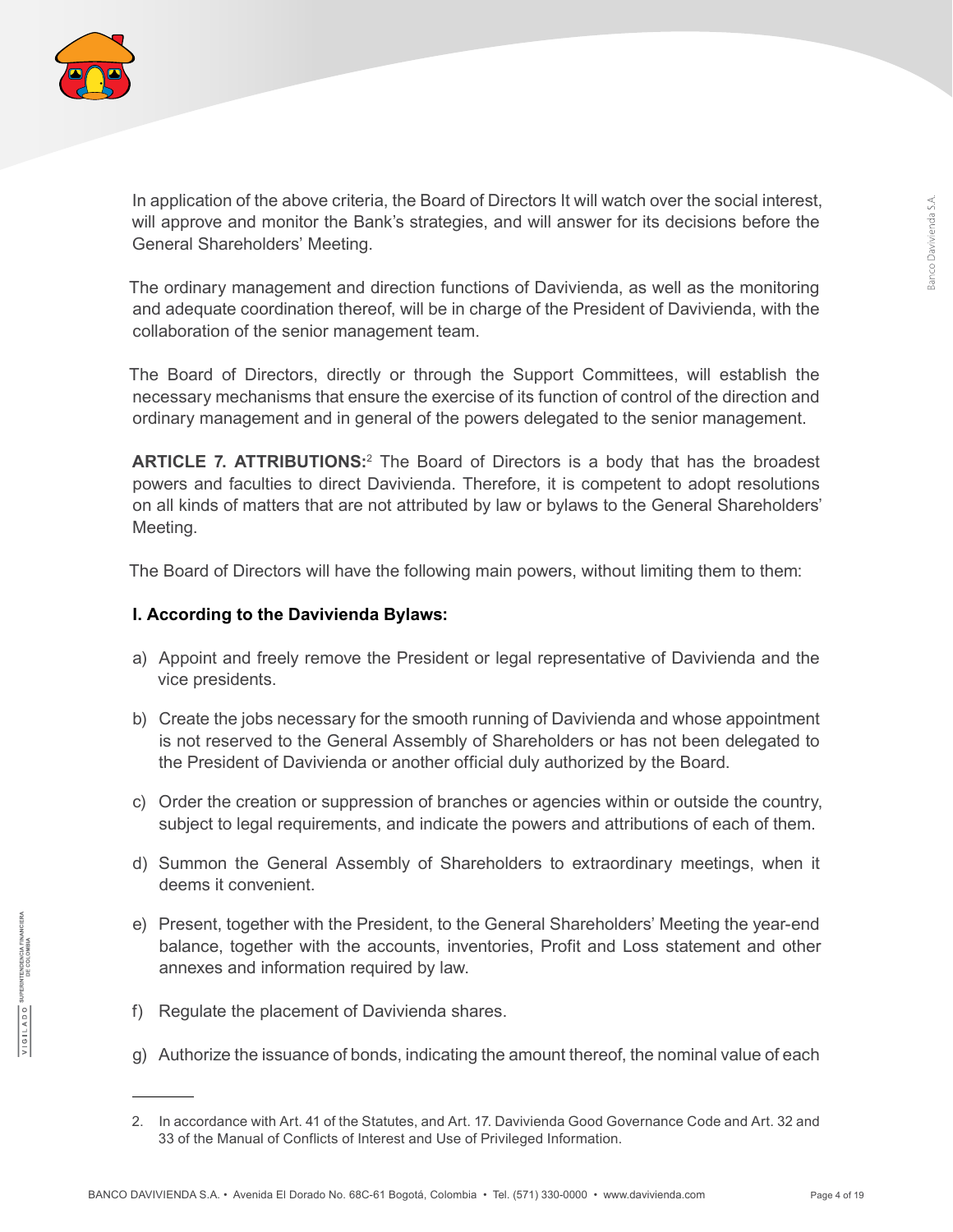

one, the place and form of payment, the amortization system and the other conditions of the issuance.

- h) Comply with and enforce the decisions of the General Assembly of Shareholders and their own and serve as a permanent advisory body to the President.
- i) Indicate, when deemed appropriate, the amount of operations that the Chairman can carry out without prior consultation with the Meeting.
- j) Authorize the President to permanently or temporarily delegate one or more of his powers and functions to one or more Davivienda officials.
- k) Control and evaluate the management of the administrators and main executives, for which it will require the presentation of reports in their meetings that allow them to know the development of the activities corresponding to the different areas of Davivienda, the progress status of the different projects and the degree of exposure to the various risks to which the bank may be exposed.
- l) Define through the Good Governance Code the minimum guidelines to prevent and manage conflicts of interest, the standards of conduct to be followed by managers and main executives, as well as the evaluation and control of the activity of administrators and other related aspects to the behaviors and mechanisms of Good Corporate Governance.
- m) Resolve the requests that are presented before the refusal to carry out a specialized audit in development of the provisions of the statutes.
- n) Approve the making of donations that it deems necessary in accordance with the general or particular authorization issued by the General Shareholders' Meeting for this purpose.

#### **II. According to the Corporate Governance Code:**

- a) Appoint the President of Davivienda.
- b) Approve the appointment of the Vice Presidents of Davivienda.
- c) Approve Davivienda's policies and its orientation in business development.
- d) Adopt the objective policies and criteria by which Davivienda hires its main executives.
- e) Adopt the policies applicable to the compensation and salaries of Davivienda employees.
- f) Analyze every six months, the application and compliance with the structures and standards of Corporate Governance within the Bank, and report on the matter to the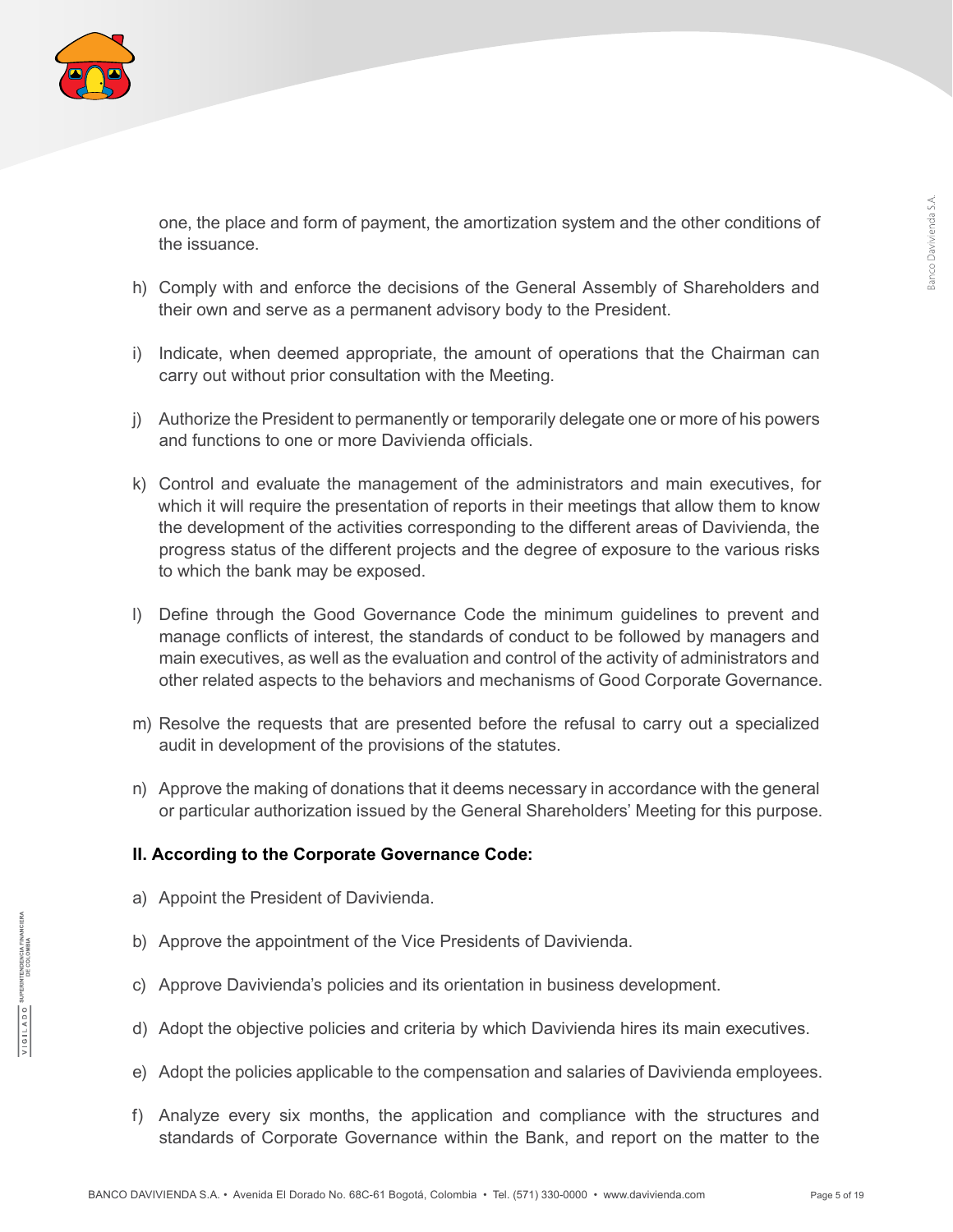

General Assembly of Shareholders through a chapter that on the matter will be included in the Annual Management Report or by means of a report. separated.

- g) Approve the annual budgets and the business plan of Davivienda.
- h) Study the operations that compromise the disposal of the strategic assets of the company as well as large corporate operations of an extraordinary nature, according to the specifications established by the Board itself.
- i) Determine the information and communication policies with shareholders and the market.
- j) Resolve conflicts of interest of Davivienda, with shareholders, senior management and members of the Board of Directors.
- k) Propose to the General Assembly of Shareholders, the projects for the issuance of shares.
- l) Provide adequate replacement mechanisms for key officials of the Bank.
- m) Adopt, modify and complement Davivienda's corporate governance standards.
- n) Establish in the respective manuals and codes the guidelines and general policies according to which Banco Davivienda will carry out the activity of distribution of Collective Investment Funds and Voluntary Pension Funds in the terms established in Decree 2555 of 2010 and Basic Legal Circular of the Financial Superintendency of Colombia, or in the regulations that modify or replace the aforementioned.
- o) Approve the conclusion of the contracts or agreements for the use of the network that the Bank enters into with other entities of the Bolívar Group, in what has to do with the activity of distribution of Collective Investment Funds and Voluntary Pension Funds.

#### **III. According to the Manual of Conflicts of Interest and Use of Inside Information**

**a.** Approve and modify the Manual of Conflicts of Interest and Use of Privileged Information, which includes the policy of transactions with related parties. (TPRS).

#### **TITLE II COMPOSITION OF THE BOARD OF DIRECTORS**

**ARTICLE 8. MEMBERSHIP:**<sup>3</sup> The Board of Directors will be composed of seven (07) main members elected by the General Assembly of Shareholders for periods of two (2) years.

**PARAGRAPH**: Following recommendation 17.1. of the Country Code of Corporate

<sup>3.</sup> In accordance with Art. 31 of the Davivienda Statutes.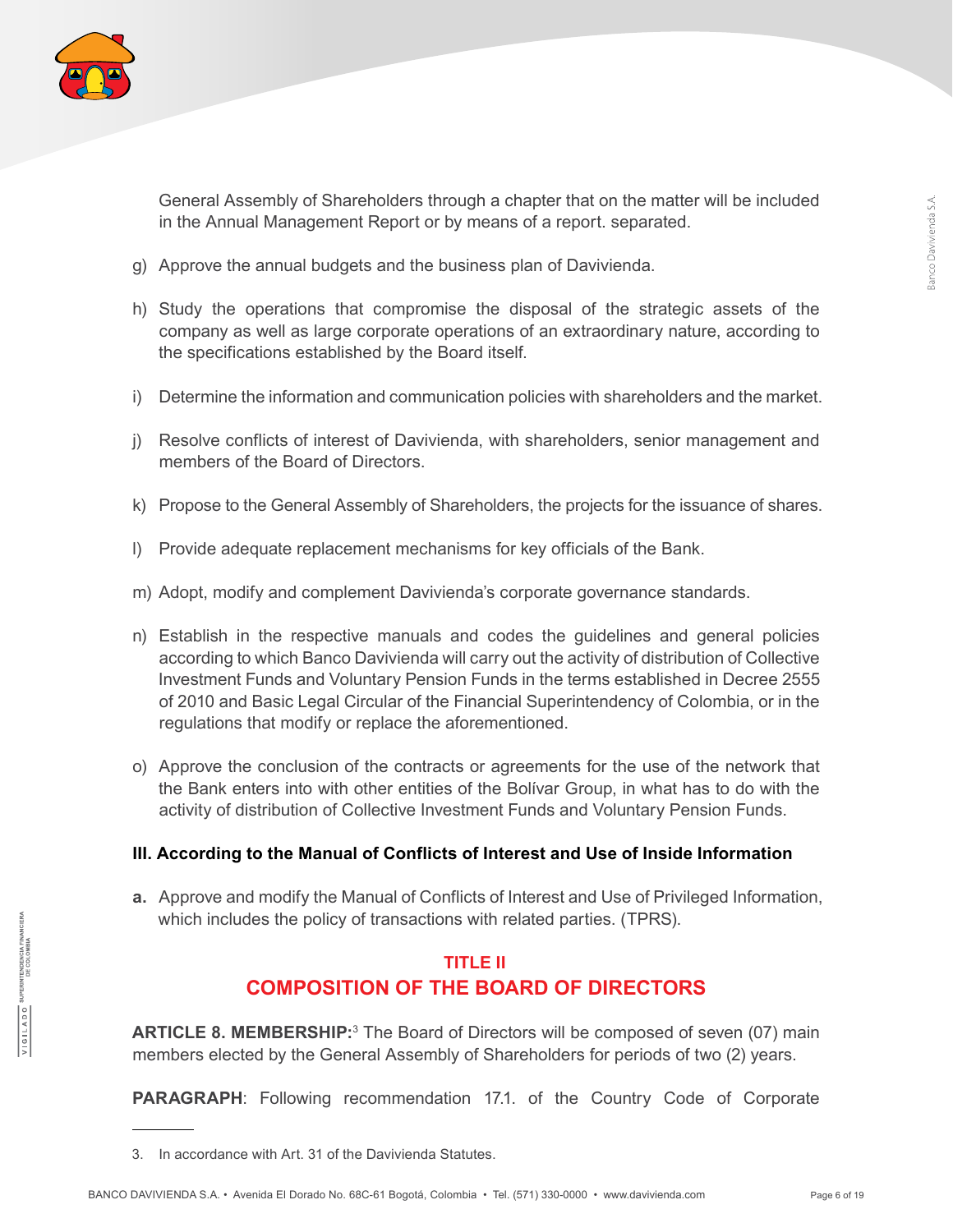

Governance, the independent and patrimonial directors of the Board of Directors are always a majority with respect to the Executive Members.

**ARTICLE 9. QUALITIES OF THE DIRECTORS:** The Directors will have the personal and professional qualities and will have specialized skills that allow them to make analytical and managerial decisions, with a strategic vision of the business, the foregoing within the objective criteria that allow them to present their different points of view. Likewise, Davivienda will ensure that its Board of Directors is diverse in aspects such as experience, studies, age, gender, profession, nationality, race, among others.

**ARTICLE 10. QUALITY OF THE VOTES:**<sup>4</sup> The members of the Board of Directors will vote under equal conditions in making their decisions.

# **TITLE III DESIGNATION OF MEMBERS OF THE BOARD OF DIRECTORS AND TERMINATION OF THEIR CONDITIONS**

**ARTICLE 11. APPOINTMENT OF THE MEMBERS OF THE BOARD OF DIRECTORS:** The members of the Board of Directors will be appointed by the General Assembly of Shareholders in accordance with the provisions contained in the law and in the bylaws, through the electoral quotient system or by the law.

When a member of the Board of Directors is appointed for the first time, Davivienda will make available to him the necessary information so that he can have specific knowledge regarding the main activities carried out by Davivienda and the sector in which it operates, as well as any related information. with the responsibilities, obligations and attributions that derive as a member of the Board.

**ARTICLE 12. INCOMPATIBILITIES:** The main members of the Board of Directors meeting in session may not form a general or special decision-making majority with people linked to the Company by employment.

Likewise, the following may not be members of the Board of Directors:

- **a.** People who hold the position of member of the Board of Directors in more than four (4) companies listed on the stock market, including the Company, without exceeding, in any case, the legal limit of five (5) joint-stock companies.
- **b.** The members of the Boards of Directors and Managers of other banking establishments.
- **c.** People who are involved in any other case of incompatibility or prohibition regulated in general provisions.

<sup>4.</sup> In accordance with Art. 40 of the Davivienda Statutes.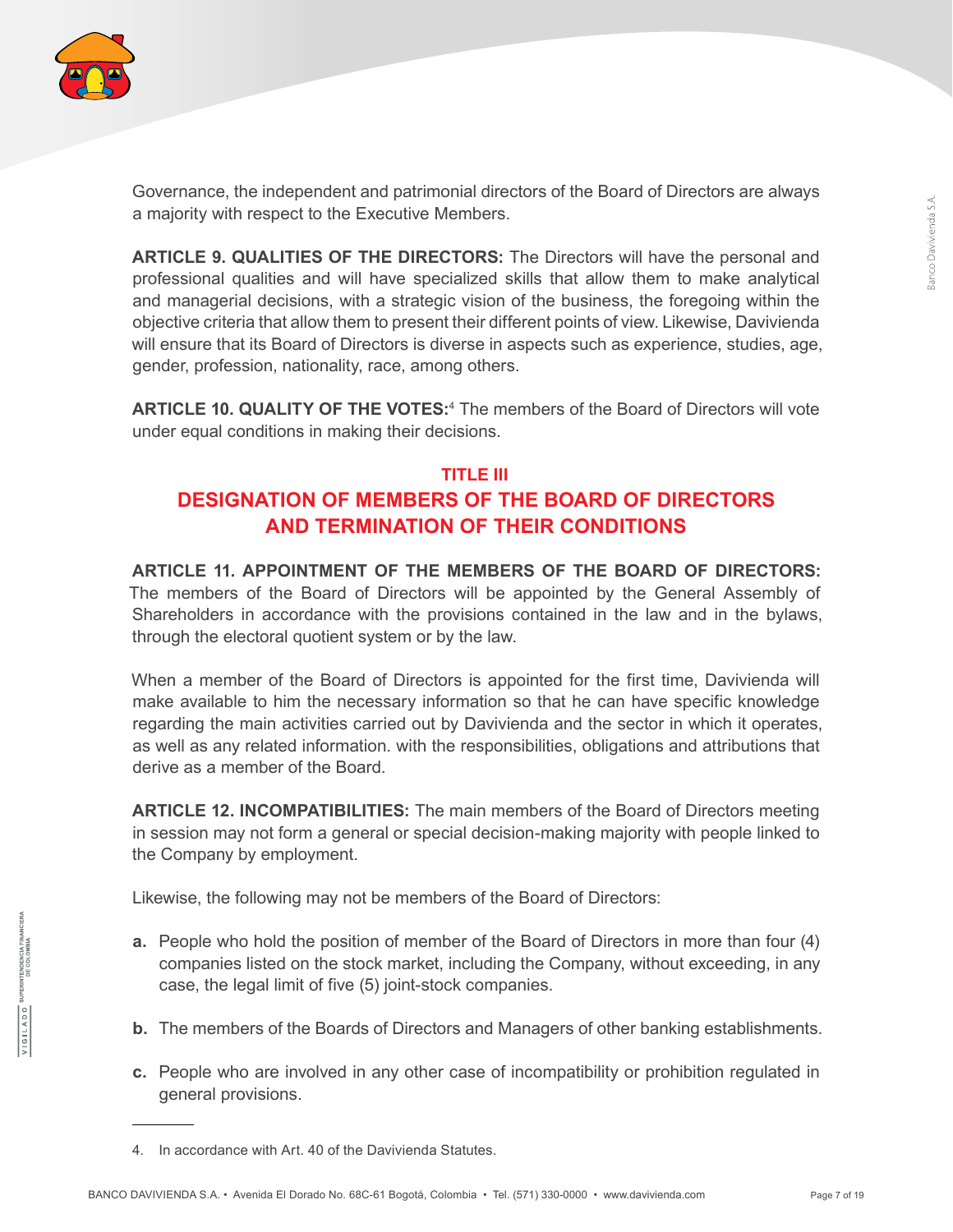

In the same way, there may not be any majority on the Board of Directors made up of people linked to each other by marriage, or by kinship within the third degree of consanguinity or second degree of affinity or first civil; If the Board is elected contrary to this provision, it will not be able to act and will continue to exercise the previous Board, which will immediately call the Assembly for a new election.

**ARTICLE 13. DURATION OF THE POSITION:** Board members Board of Directors will be elected for two (2) year periods in accordance with the provisions of the statutes and must remain in office, as long as they have not been removed or disqualified, until the newly elected members are declared fit by the Financial Superintendency, in accordance with the provisions of the legal regulations.

In the event of resignation, the member of the Board of Directors must remain in office until the resignation is accepted by the highest corporate body and his replacement is appointed, and until the latter is declared competent by the Financial Superintendency.

**ARTICLE 14. RE-ELECTION OF THE MEMBERS OF THE BOARD OF DIRECTORS:** The members of the Board may be re-elected indefinitely.

**ARTICLE 15. CRITERIA FOR DETERMINING THE INDEPENDENCE OF THE MEMBERS OF THE BOARD OF DIRECTORS:**<sup>5</sup> For purposes of determining the independence of the members of the Board of Directors, Banco Davivienda S.A. accepts the following criteria:

**A. National Standards:** For the purposes of determining the independence of the members of the Board of Directors, Davivienda S.A. accepts the criteria established in article 44 of Law 964 of 2005, namely: "Independent shall be understood as a person who in no case is:

- 1. Employee or manager of the issuer or of any of its affiliates, subsidiaries or controllers, including those persons who have had such capacity during the year immediately prior to the appointment, except in the case of the re-election of an independent person.
- 2. Shareholders who directly or by virtue of an agreement direct, guide or control the majority of the voting rights of the entity or who determine the majority composition of the administration, management or control bodies of the same.
- 3. Partner or employee of associations or companies that provide advisory or consulting services to the issuer or to companies that belong to the same economic group of which it is a part, when the income for said concept represents for them, twenty percent (20 %) or more than your operating income.

<sup>5.</sup> In compliance with measure No. 16.5 of the country code Best Corporate Practices Report, which establishes that "in addition to the independence requirements already provided for in Law 964 of 2005, the company has voluntarily adopted a more rigorous definition of independence than established in the aforementioned law (…) ".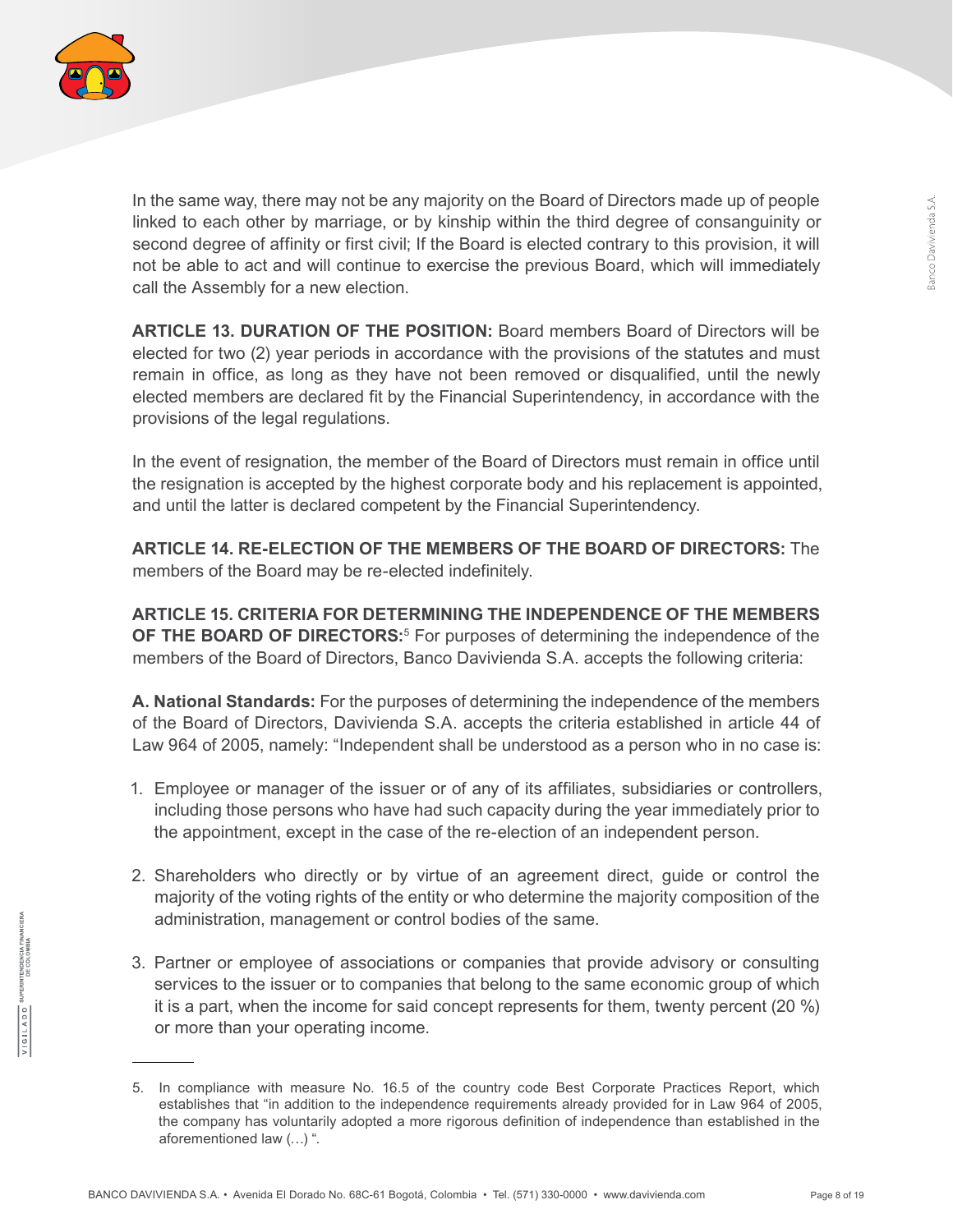

- 4. Employee or manager of a foundation, association or society that receives significant donations from the issuer. Important donations are those that represent more than twenty percent (20 %) of the total donations received by the respective institution.
- 5. Administrator of an entity in whose board of directors a legal representative of the issuer participates.
- 6. Person who receives from the issuer any remuneration other than fees as a member of the board of directors, the audit committee or any other committee created by the board of directors.

**B. International Standards:** Additionally, to determine the independence of the members of the Board of Directors, Banco Davivienda S.A. has accepted as best practice in Corporate Governance international independence criteria of the Security Exchange commission (SEC).

Additionally, Banco Davivienda will analyze that the candidates to integrate the Board of Directors as an independent member, have not been employees or directors of the Company or of any of the Companies that make up the Bolívar Group during the two years immediately prior to their appointment.

**FIRST PARAGRAPH. Percentage of Independence of the Board of Directors:** Davivienda complies with the percentage of independence required by Article 44 of Law 964 of 2005, which establishes that "at least twenty-five percent (25 %) must be independent." However, Banco Davivienda S.A. has defined as a best Corporate Governance practice that its Board of Directors has a higher percentage of participation of independent members.

**SECOND PARAGRAPH. Independence criteria evaluation process:** The Bank will carry out annually a procedure to certify that its independent Directors meet the independence criteria mentioned in these regulations, for which the Secretary of the Board of Directors will send to each of the Independent Directors a format in which they must declare and certify their quality as independent members of the Board of Directors.

**ARTICLE 16. RESIGNATION AND TERMINATION OF THE BOARD MEMBERS:** The members of the Board must place their position at the disposal of the Board of Directors and formalize the corresponding resignation, in the following cases:

- a) When they are involved in any of the cases of incompatibility or prohibition provided for in legal or statutory provisions.
- b) When, due to events attributable to the Director in his capacity as such, serious damage to the corporate heritage has been caused, or he has been criminally sanctioned by a competent judge through a judicial sentence.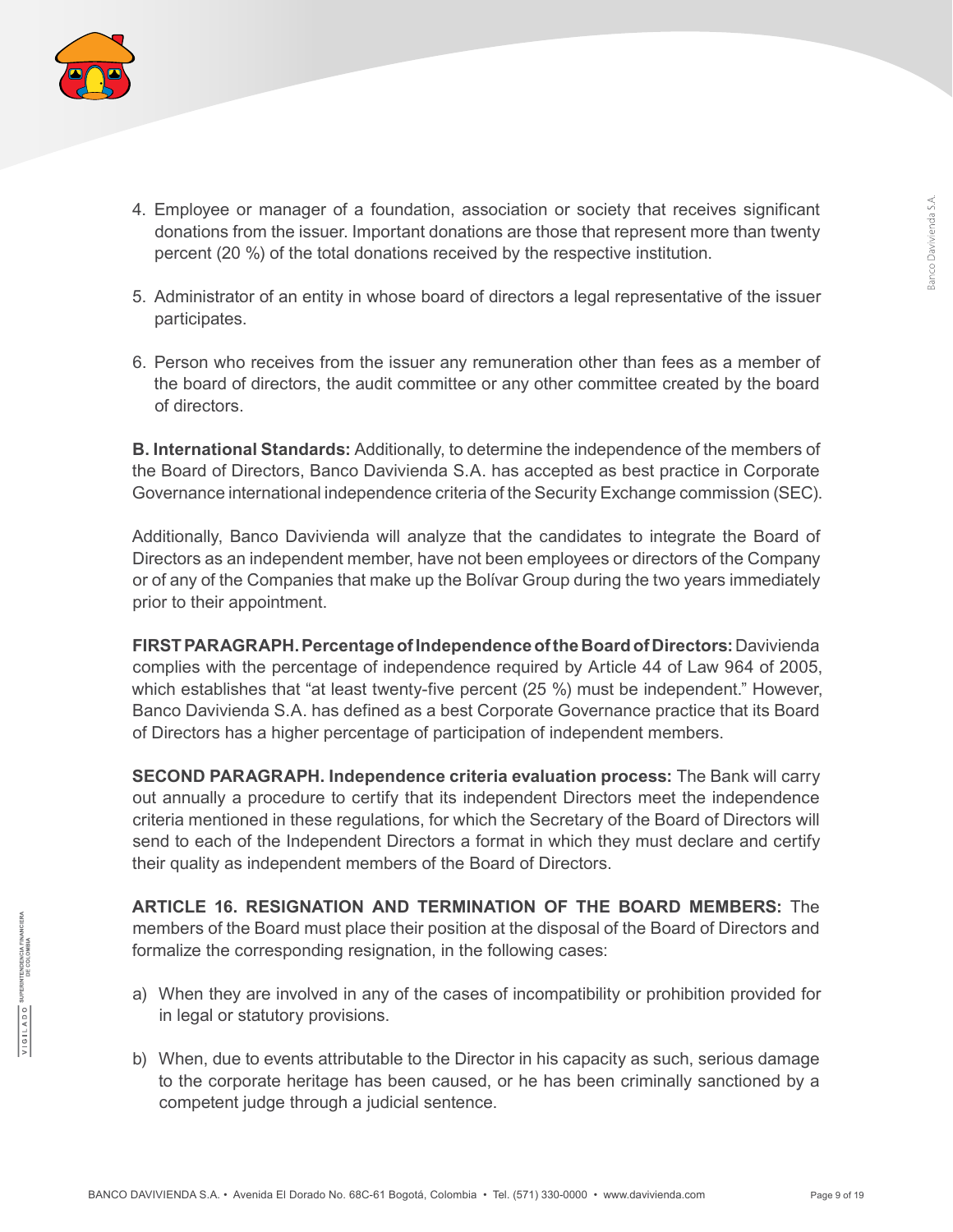

- c) When his permanence on the Board of Directors could put the interests of the Company at risk or when the reasons for which he was appointed disappear.
- d) Due to absence from meetings of the Board of Directors for a period greater than three (3) months.

**ARTICLE 17. DELIBERATIONS AND VOTING:** In the proposals submitted for consideration of the Board of Directors where aspects of one of its members are involved, said member will abstain from intervening in the deliberations and votes that deal with them.

### **TITLE IV BODIES OF THE BOARD OF DIRECTORS**

**ARTICLE 18. THE PRESIDENT OF THE BOARD OF DIRECTORS:** The President of the Board of Directors will be elected from among its members.

The President, in addition to the powers that correspond to him under the law, has the following:

- a) Preside over the meetings of the Board of Directors and manage the debates.
- b) Raise to the Board the proposals that it deems appropriate for the good running of Davivienda and, especially, those corresponding to the functioning of the Board itself and other corporate bodies, either prepared by the same or by another member of the Board.
- c) Make the necessary recommendations to the Board of Directors on issues related to good Corporate Governance.

**ARTICLE 19. THE VICE PRESIDENT:** The Board of Directors shall elect from among its members the Vice President to replace the President in his / her absolute, temporary absences or accidental.

The Vice President shall have the same powers as the President of the Board when he is in the exercise of his functions.

**ARTICLE 20. THE SECRETARY OF THE BOARD OF DIRECTORS:** The Legal Vice President of Davivienda will be the Secretary of the Board of Directors<sup>6</sup>. He will attend the meetings and by means of the preparation of the minutes, signed by the Chairman of the Board and by him, he will attest to what happened and dealt with during the sessions.

<sup>6.</sup> In compliance with measure No. 18.3 of the country code Report on Best Corporate Practices, in article 60 of the Bylaws of Banco Davivienda S.A.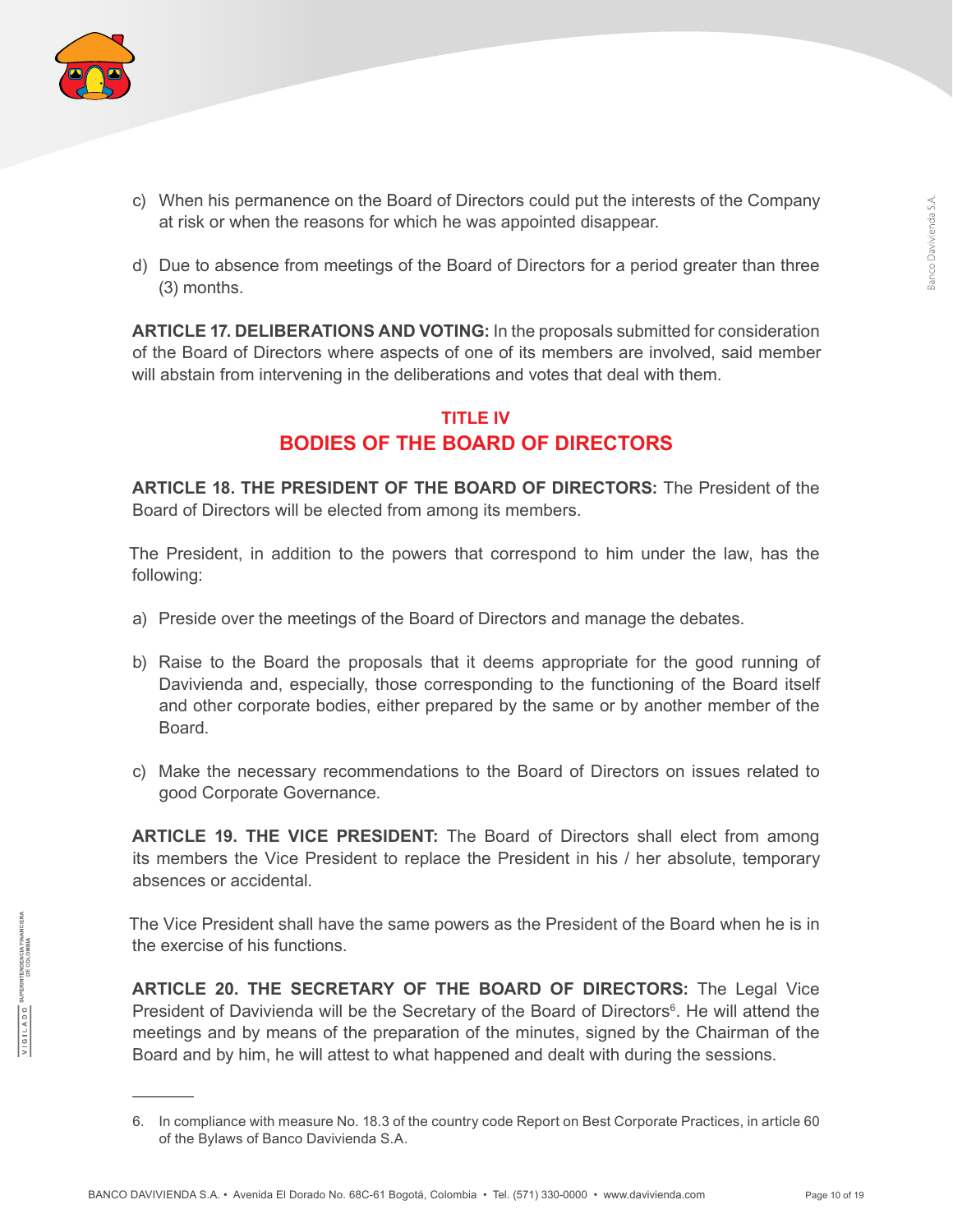

In addition to the functions assigned by law and the statutes, the following shall correspond to the Secretary of the Board of Directors:

- a) In coordination with the President of the Board of Directors and President of the organization of the Board of Directors and attend them.
- b) Coordinate, together with the President of the Board of Directors and the persons designated by him, the collection and submission of information that must be analyzed by the Board of Directors.
- c) Guard the social documentation. Duly reflect in the minute books the development of the sessions and attest to the agreements in the course of the meetings.
- d) Ensure due compliance with the legal regulations applicable to the Board of Directors and its members.
- e) To channel, in a general way, Davivienda's relations with the Directors in all matters related to the operation of the Board of Directors, in accordance with the instructions given to it by the President of the Company.
- f) Process the requests of the Directors regarding the information and documentation of those matters that correspond to the Board of Directors.
- g) Act as Secretary in the General Shareholders' Meetings, except for a different decision taken by the highest corporate body.
- h) Inform the Board of Directors and promote the adoption of advances and trends in Corporate Governance.

**ARTICLE 21. BOARD OF DIRECTORS SUPPORT COMMITTEES:** The Board of Directors must create and maintain within it on a permanent basis, at least, the Committees that it is legally obliged to form.<sup>7</sup> Support committees of the Board of Directors are considered those whose constitution and regulations of the committee are approved by the Board of Directors and at least one of the members of these committees is a member of the Board of Directors of Banco Davivienda.

The support committees for the Board of Directors are the following: Audit Committee, Corporate Risk Committee, Corporate Governance and Sustainability Committee and Compliance Committee.

<sup>7.</sup> In compliance with measure No. 18.9 of the country code - Best Corporate Practices Report establishes that each of the Committees of the Board of Directors has an Internal Regulation.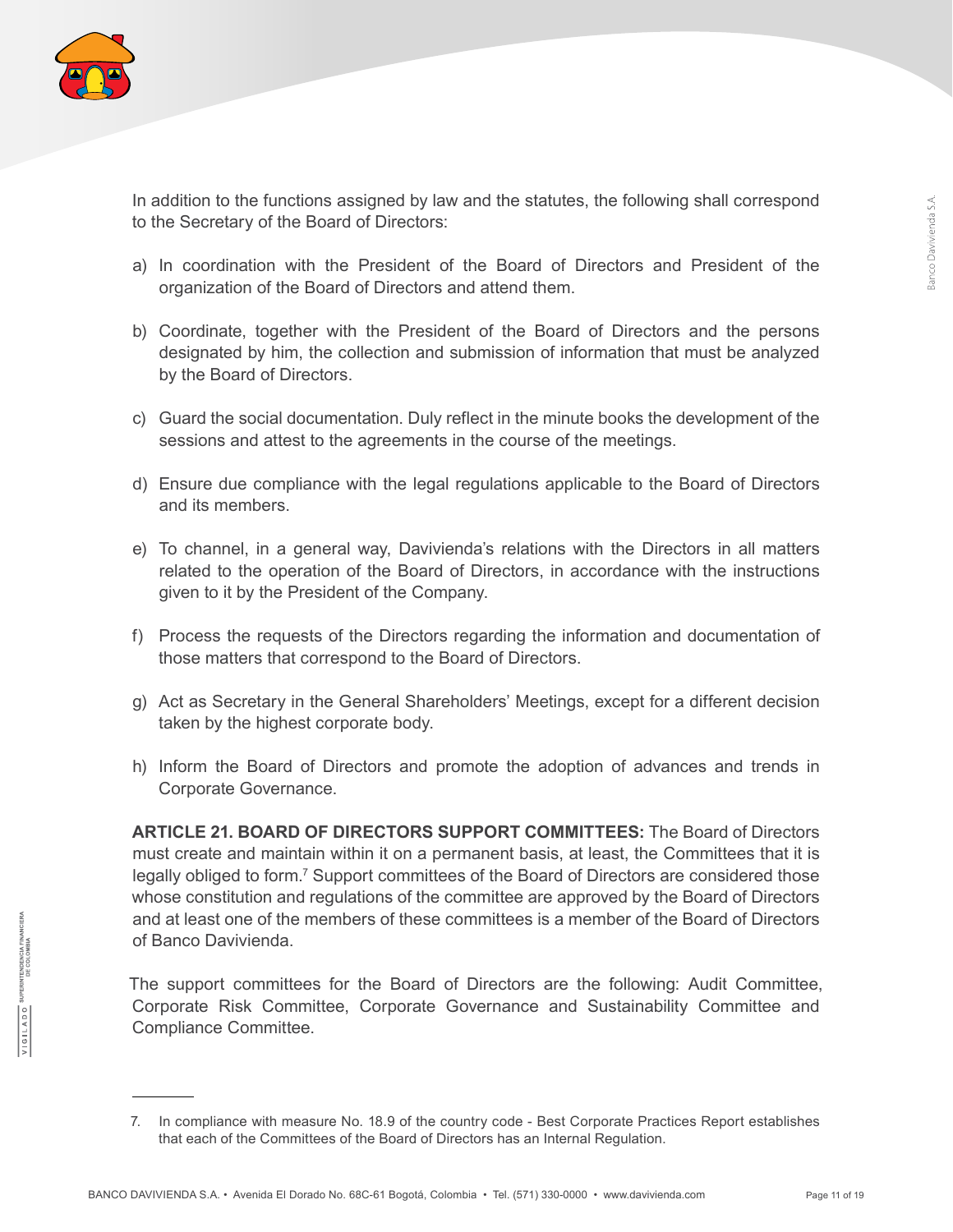

### **TITLE V FUNCTIONING OF THE BOARDS OF DIRECTORS**

**ARTICLE 22. MEETINGS OF THE BOARD OF DIRECTORS:** The Board of Directors will meet with the frequency established in the Company's bylaws, but at least once a month.

The calendar of the ordinary sessions will be set annually based on the proposal presented by the President of the Board of Directors for this purpose. The calendar may be modified by agreement of the Board of Directors itself or at the suggestion of the President of Davivienda, who will submit the modification for the consideration of the Directors no less than five (5) business days in advance of the date initially scheduled for holding the meeting. session.

The Board of Directors will also meet in an extraordinary manner when requested by the Chairman of the Board, three of its members, the President of the Company or the Statutory Auditor.

The call to ordinary or extraordinary meetings must be done by email and must contain the agenda and, if possible, the relevant information related to the topics to be discussed.

The summons for extraordinary meetings will be communicated at least one day in advance, but when all the members are gathered, they may validly deliberate at any place and adopt decisions without the need for a prior summons.

The summons to ordinary meetings will be understood to have been made with the approval by the Board of Directors of the annual work plan, which must contain the strategic issues to be discussed throughout the year, the number of ordinary meetings to be held and the date. from the same. The aforementioned plan will be presented by the Administration to the Chairman of the Board before the beginning of the year and must contain a mention of the topics that will be developed in each one of them.

When three or more Directors request the President of the Board of Directors to include any matter on the agenda of the next session, the President of the Board will inform the President of the Bank in order to prepare the information required for the analysis of the subject in the Board. The foregoing, as long as the request has been made no less than ten days in advance of the date scheduled for the meeting of the Board, otherwise, it will be prepared and analyzed in the next session.

Notwithstanding the foregoing, the Board of Directors shall be deemed validly constituted, without the need for a call, when all its members are present and unanimously accept the holding of the session and the points to be discussed on the agenda.<sup>8</sup>

<sup>8.</sup> In accordance with Art. 39 of the Bylaws of Banco Davivienda S.A.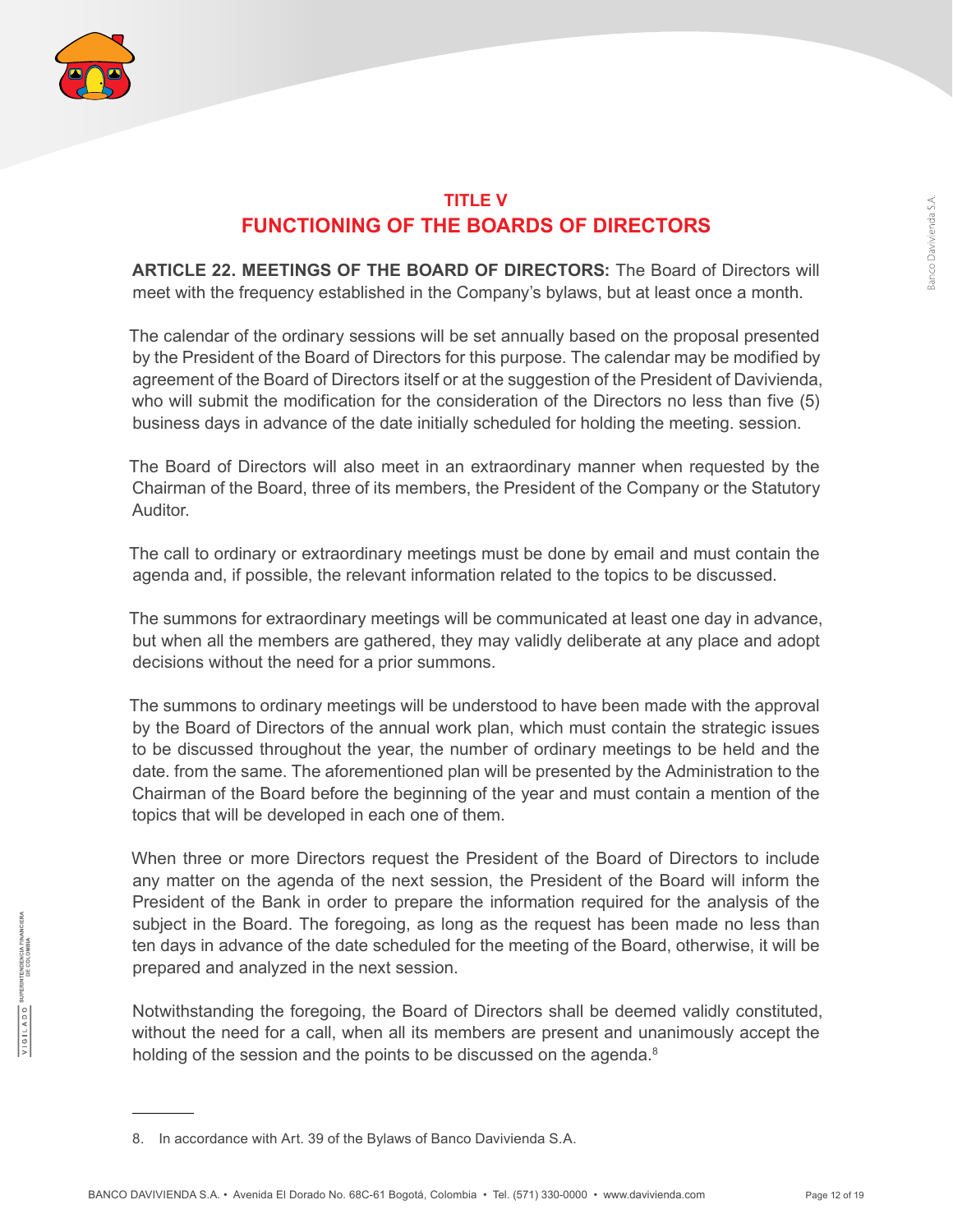

**ARTICLE 23. ATTENDANCE AT MEETINGS:** The Directors will use their best efforts to attend the meetings of the Board of Directors in full. In case of impossibility to attend, they will try to notify with prudent anticipation and therefore the meeting can be carried out with the required quorum.

The Chairman of the Board will promote the participation of all Directors in the deliberations of said body.

In order to comply with international standards, Davivienda's Board of Directors defined seventy-five percent (75 %) as the minimum percentage of sessions that a member of the Board of Directors must attend.

**ARTICLE 24. PROCEEDINGS:** A minute will be drawn up of every session of the Board of Directors of Davivienda, which will be signed by the President and the Secretary of the meeting, which once approved, will attest to what has been agreed.

The minutes of the Board of Directors meetings will record the studies, foundations and other sources of information that served as the basis for the decision-making of the Board, as well as the reasons for and against that were taken into account. account for taking them.

**ARTICLE 25. BOARD OF DIRECTORS EVALUATION:**<sup>9</sup> Annually, the Board of Directors will evaluate its operation through an internal self-evaluation and an independent external evaluation and will refer to it in the Corporate Governance Report that is presented to the General Assembly of Shareholders.

**ARTICLE 26. TRAINING FOR THE MEMBERS OF THE BOARD OF DIRECTORS:**<sup>10</sup> In order to keep the knowledge of the Members that make up the Board of Directors updated, Davivienda will hold training sessions for Directors on those topics that are identified as necessary or useful within the annual evaluation process carried out by this corporate body..

#### **TITLE VI**

## **DIRECTOR REMUNERATION MECHANISMS**

**ARTICLE 27. REMUNERATION OF DIRECTORS:** The Directors will have the right to receive the remuneration set by the General Shareholders' Meeting.

The General Assembly of Shareholders must take into consideration the structure, obligations and responsibilities of the Board of Directors of the Bank for purposes of setting the remuneration of its members, as well as the personal and professional qualities of its members, the time to dedicate to their activity and your professional experience.

10. In accordance with Art. 14 of the Code of Good Corporate Governance

<sup>9.</sup> In accordance with Art. 14 of the Code of Good Corporate Governance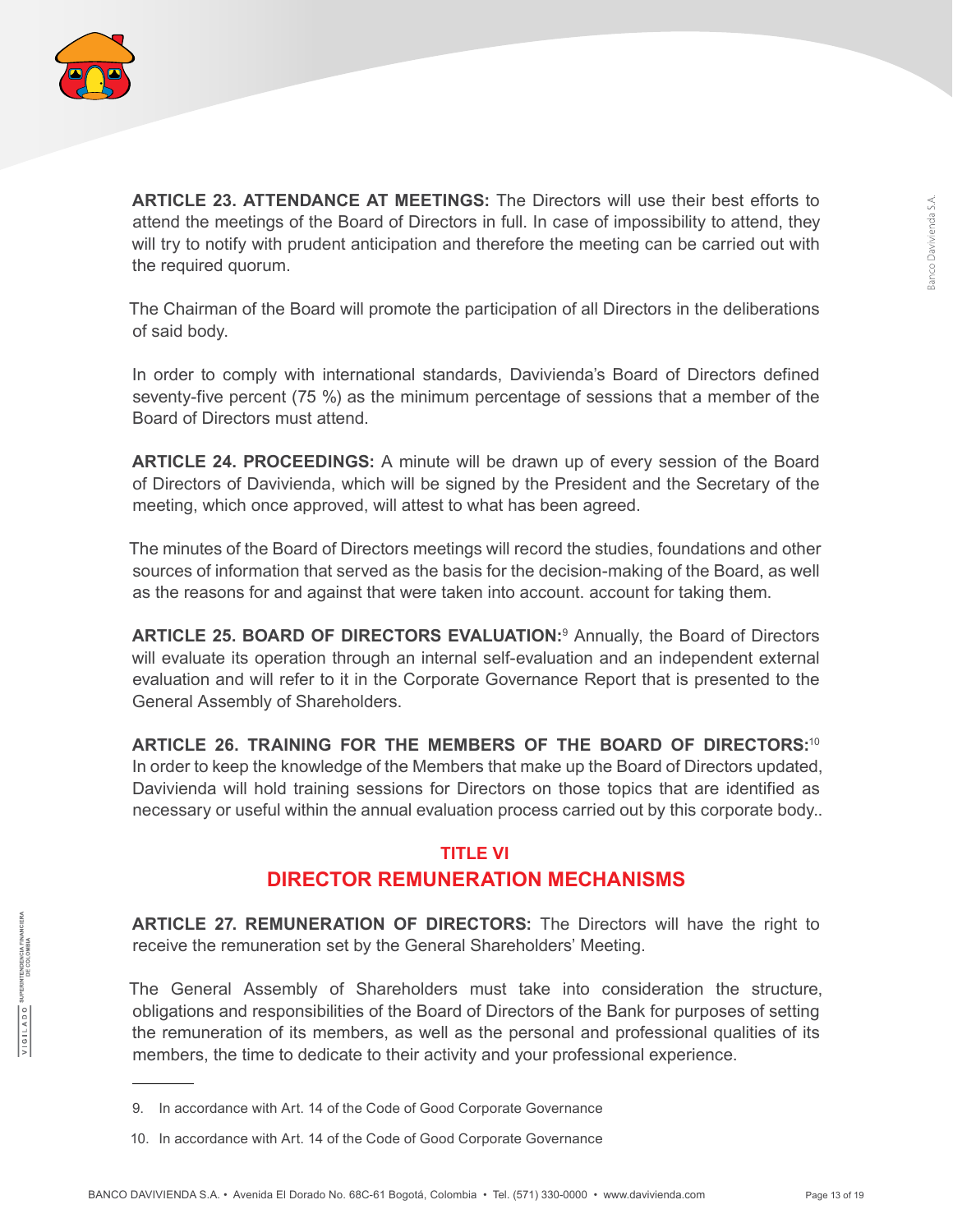

### **TITLE VII DIRECTORS INFORMATION**

**ARTICLE 28. INFORMATION AND INSPECTION POWERS:** The Directors are invested with the broadest powers to inform themselves about any aspect of Davivienda in order to be able to fully carry out their functions.

The exercise of the powers of information will be channeled through the President of the Davivienda.

In any case, when the administration deems it necessary to send information prior to the meeting, it will be delivered at least 2 days in advance.

**ARTICLE 29. EXPERT ADVICE:** In order to be advised in the exercise of its functions, the Board of Directors may request the hiring, at Davivienda's charge, of legal, accounting, technical, financial, commercial or other advisers.

This attribution will be exercised by the Directors for the analysis of problems or specific issues of relevance and of special complexity that arise within Davivienda and that must be analyzed in depth by the Board of Directors.

The remuneration of the External Advisors will be made in accordance with the work entrusted and the professional qualities of the adviser.

The application of hire experts it will be channeled through the President of Davivienda.

#### **TITLE VIII DIRECTORS 'DUTIES**

**ARTICLE 30. GENERAL OBLIGATIONS OF THE DIRECTORS:** Directors will act in good faith in the performance of their duties, with the diligence of a good businessman. They will act with loyalty and must comply with the duties imposed by the laws, the Statutes, and by these Regulations, always guided by fidelity to the corporate interest.

Without prejudice to other obligations arising from these Regulations, the Directors will be obliged to:

- a) Request the necessary information and diligently prepare the meetings of the Board of Directors and the Committees to which they belong.
- b) Attend the meetings of the Bodies and Committees of which they are a part and actively participate in the deliberations so that their criteria effectively contribute to decisionmaking. In the event that, for justified reasons, they cannot attend the sessions to which they have been summoned, they must notify Davivienda of such circumstance.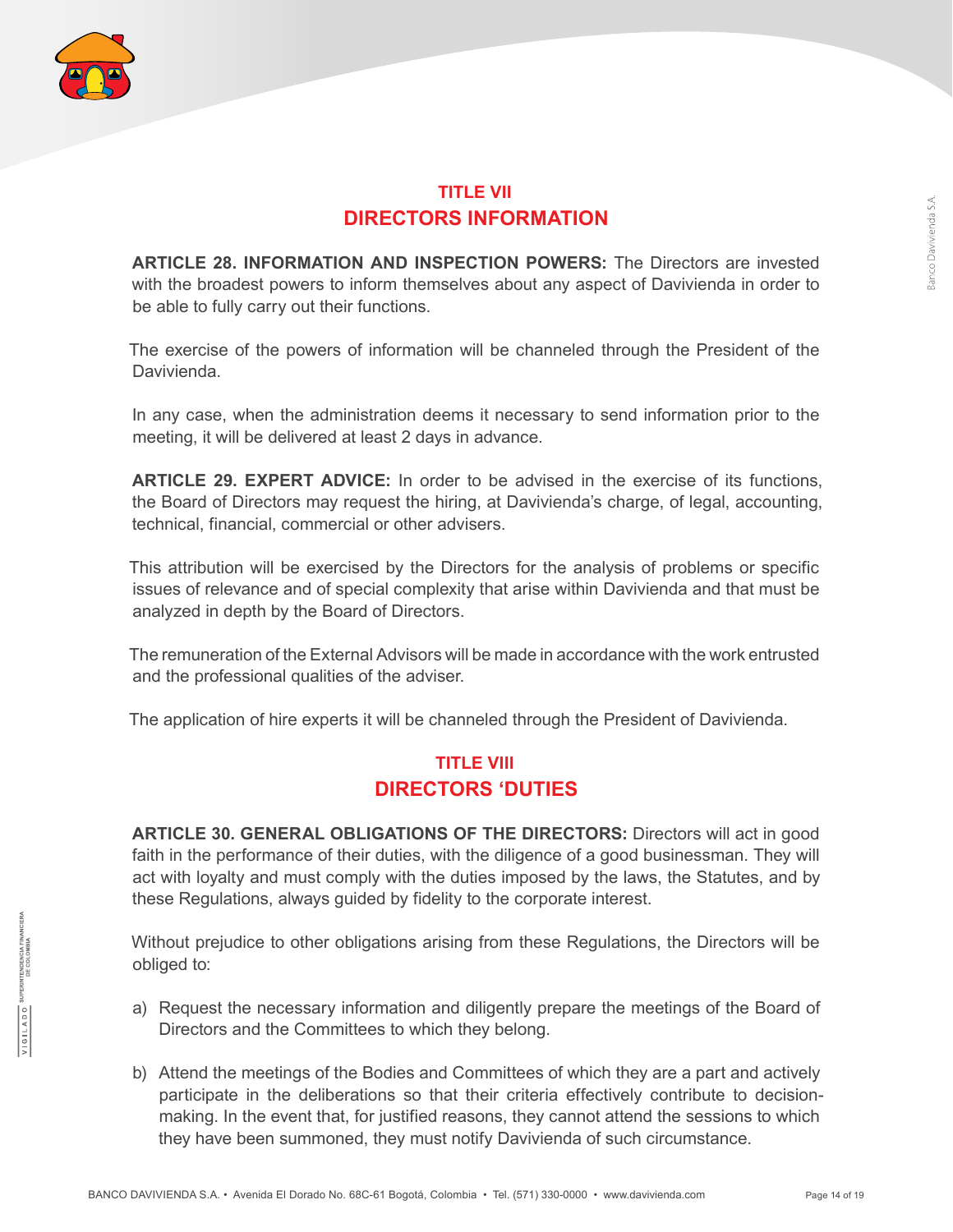

- c) Carry out any specific task entrusted to them by the Board of Directors or its President, as long as it is consistent with the powers derived from their status as a Board member, the time of dedication and the commitment established for the Board.
- d) Investigate and report to the Board of Directors any irregularity in Davivienda's management that may have been reported and monitor any risk situation.
- e) Propose the calling of extraordinary meetings of the Board of Directors or the inclusion of new matters on the agenda.
- f) Oppose agreements that are contrary to the law, the bylaws or the corporate interest and request the record in the respective minutes of their opposition, as well as promote the challenge of such agreements.
- g) Refrain from using Banco Davivienda's corporate assets for personal purposes or for the benefit of third parties.
- h) Refrain from participating directly or through an intermediary in personal interest or that of third parties, in activities that imply competition with the entity or in acts with respect to which there is a conflict of interest.

**ARTICLE 31. DIRECTORS' DUTY OF CONFIDENTIALITY:**<sup>11</sup> The Directors will keep total reserve of the deliberations of the Board of Directors and the Committees to which they belong and, in general, will refrain from revealing the information, data, or background to which they have had access in the exercise of their position, as well as to use them for their own benefit or that of third parties, without prejudice to the transparency and information obligations imposed by the applicable legislation.

**ARTICLE 32. INCOMPATIBILITIES AND INABILITIES:** Without prejudice to the incompatibilities and inabilities established in the applicable regulations in force, the Directors may not be administrators or managers of another company that has a corporate purpose totally or partially similar to that of Davivienda or that is its competitor, except in those cases allowed in the law.

Similarly, those persons who:

- a) Provide advice to the company's competitors that could put them in a competitive advantage situation that undermines the position of Davivienda or its related parties.
- b) Advise or represent third parties in matters in which there is a conflict of interests between Davivienda or its related parties and those third parties, either because they

<sup>11.</sup> Art. 5 of the Code of Good Corporate Governance.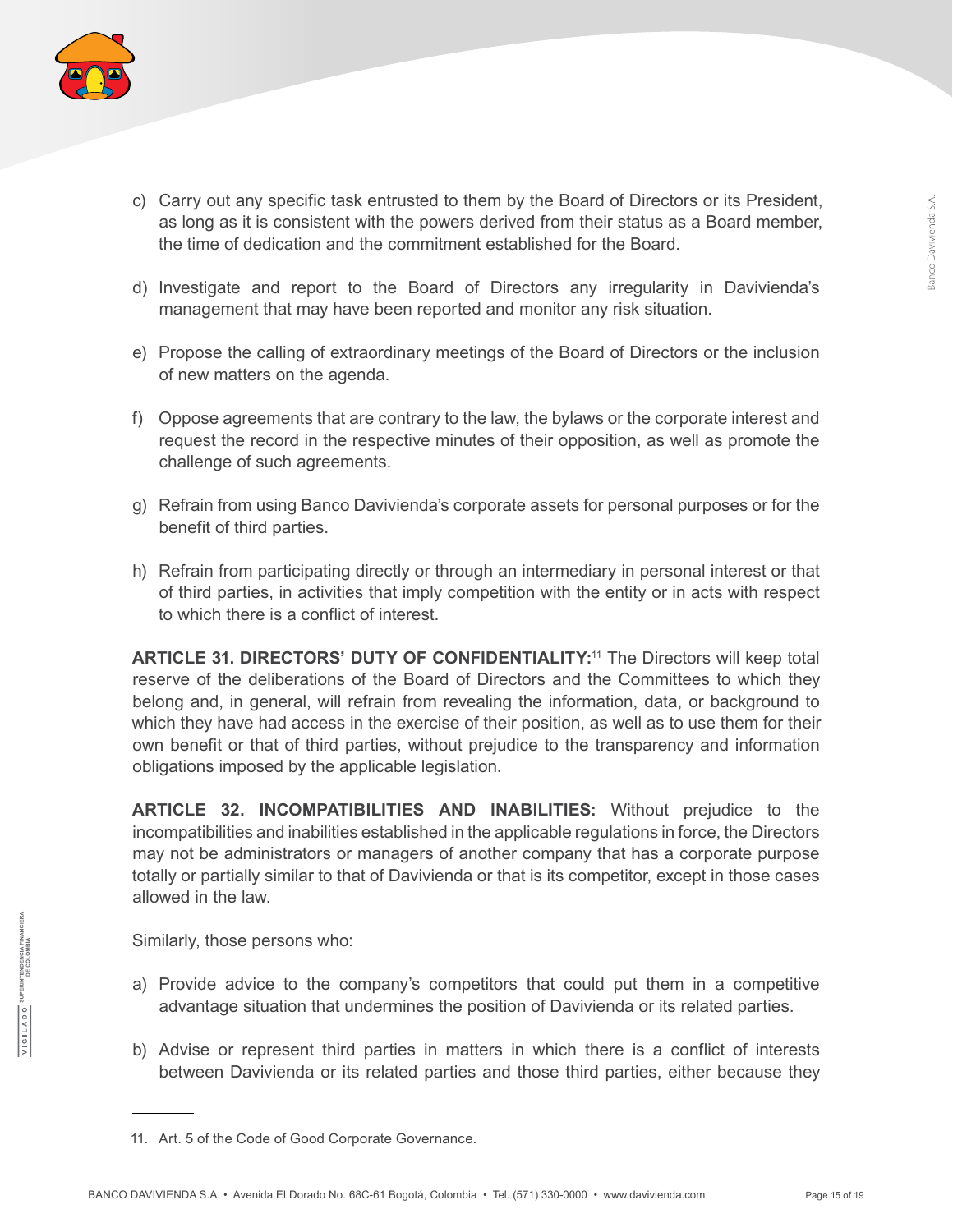

are business or judicial counterparts or because said third parties are in a situation of competition against the Bank or its linked, in the achievement of a certain objective that is exclusive for the non-favored competitors.

c) Receive or have received gifts or fees, directly or indirectly, from clients or potential clients of the company, or from third parties to influence in their favor, in a certain decision or in the approval of a certain operation by the company or its related parties.

**ARTICLE 33. CONFLICTS OF INTEREST:** In order to avoid conflicts of interest in decisions to be made by shareholders, Directors of the Board of Directors, other administrators<sup>12</sup>, senior executives and Davivienda officials in general, as well as to detect, prevent and handle those that may arise in the performance of intermediation activities, Davivienda has defined rules of conduct aimed at making the Bank's decisions, in all cases, with the greatest objectivity and for their own benefit.

Therefore, Davivienda has formulated a series of principles and rules that make up the Manual for Conflicts of Interest and Use of Privileged Information, which can be consulted on the Company's website: *www.davivienda.com.*

**ARTICLE 34. INFORMATION DUTIES OF THE DIRECTOR:** The Director must notify the Chairman of the Board of Directors:

- a) The participation that he had in the capital of any company that has the same corporate purpose as Davivienda or a similar one and if he exercises any type of position or function in this company.
- b) If it carries out, on its own account or for someone else, activities similar to the Bank's corporate purpose.
- c) Of all the positions that they carry out in other companies, including consultancies and / or services, indicating the name of the company and the position or type of service.
- d) Any significant change in his professional situation that affects the character or condition by virtue of which he has been appointed Director.
- e) In general, of any fact or situation that may be relevant to your performance as Director of Davivienda.

Said information will be part of a special file in custody in the Davivienda Legal Office.

<sup>12.</sup> According to article 22 of Law 222 of 1995, the following are administrators: "the legal representative, the liquidator, the factor, the members of boards or boards of directors and those who, according to the statutes, exercise or hold those functions."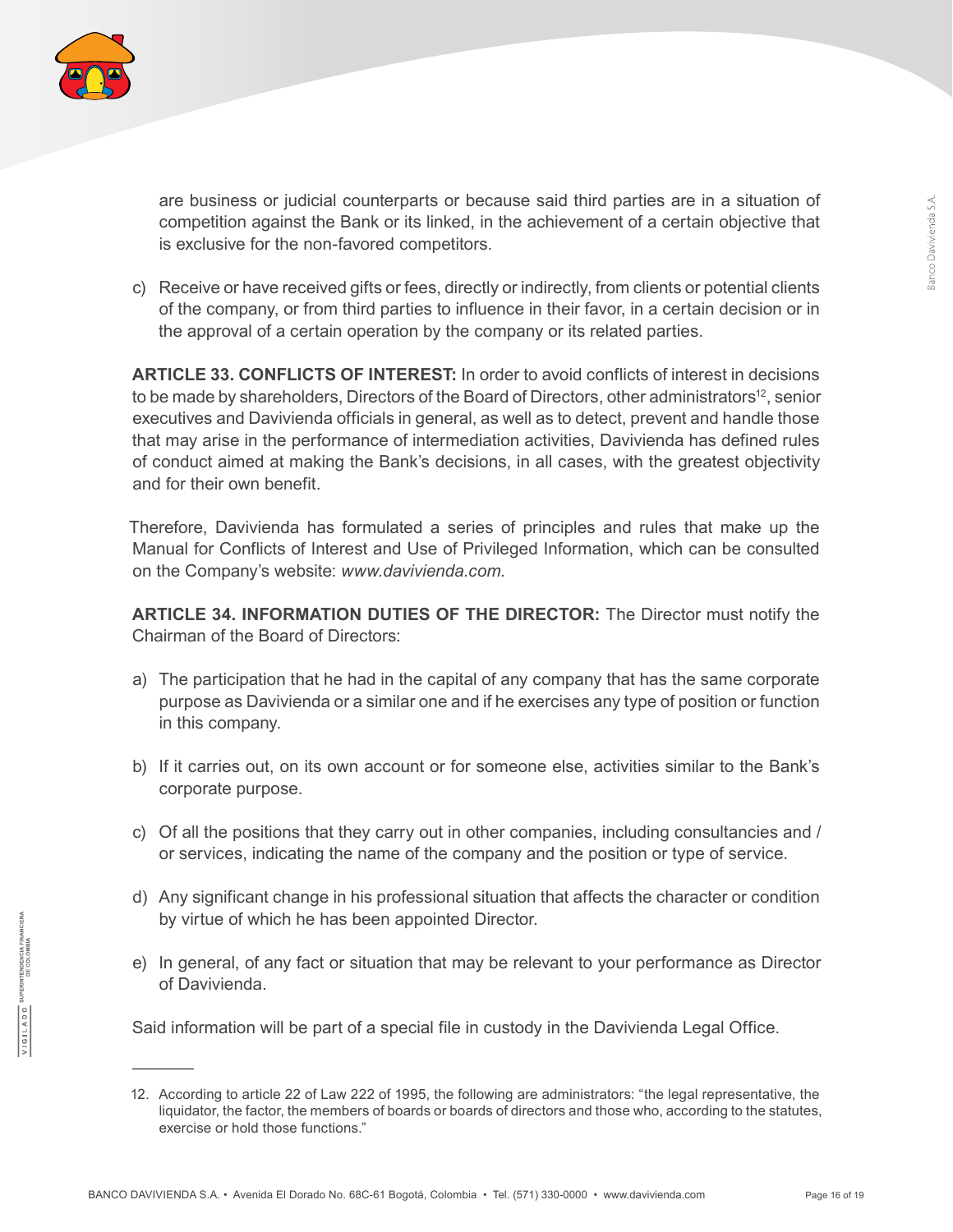

The duty to inform will be enforceable for the members of the Board who, on the date of approval of these regulations, are linked to Davivienda in their capacity as such, three months after the approval and entry into force of these regulations.

Similarly, in order to comply with the information duties established in this article, the Legal Vice-Presidency of Davivienda will request the update of the respective information of each of the members every six months, sending them an information update format.

# **TITLE IX INFORMATION AND RELATIONSHIP POLICY OF THE BOARD OF DIRECTORS**

**ARTICLE 35. ANNUAL CORPORATE GOVERNANCE REPORT:** The Board of Directors will prepare an annual Corporate Governance Report, which will include compliance with the Good Governance measures during the respective period and other aspects deemed appropriate.

Said report may be part of the Management Report that the Board of Directors presents to the General Assembly of Shareholders.

The annual Corporate Governance report may be consulted through the corporate website *www.davivienda.com.*

**ARTICLE 36. RELATIONS WITH SHAREHOLDERS:** The Board of Directors, with the collaboration of the members of the Senior Management that it deems pertinent, may organize informative meetings with all or some of its shareholders on the progress of Davivienda's business or other topics of interest to them. In its relations with shareholders, the Board of Directors will guarantee equal treatment with all of them.

**ARTICLE 37. RELATIONS WITH THE STATUTORY AUDITOR:** The Board of Directors will have an objective, professional and ongoing relationship with the Company's Statutory Auditor, respecting their independence as much as possible.

The Board of Directors will invite you to its meetings to the extent that it finds it convenient or necessary, a criterion that will be followed for your attendance at the Audit Committee.

**ARTICLE 38. RELATIONS WITH THE DIRECTORS AND OFFICERS OF THE COMPANY:** Relations between the Board of Directors and managers, and other Davivienda officials, will necessarily be channeled through the President of Davivienda.

**ARTICLE 39. RESPONSIBILITY:** Administrators will be jointly and severally liable for damages caused by fraud or fault to the Company, shareholders or third parties. Those who have not had knowledge of the action or omission or have voted against it will not be subject to said responsibility, as long as they do not execute it.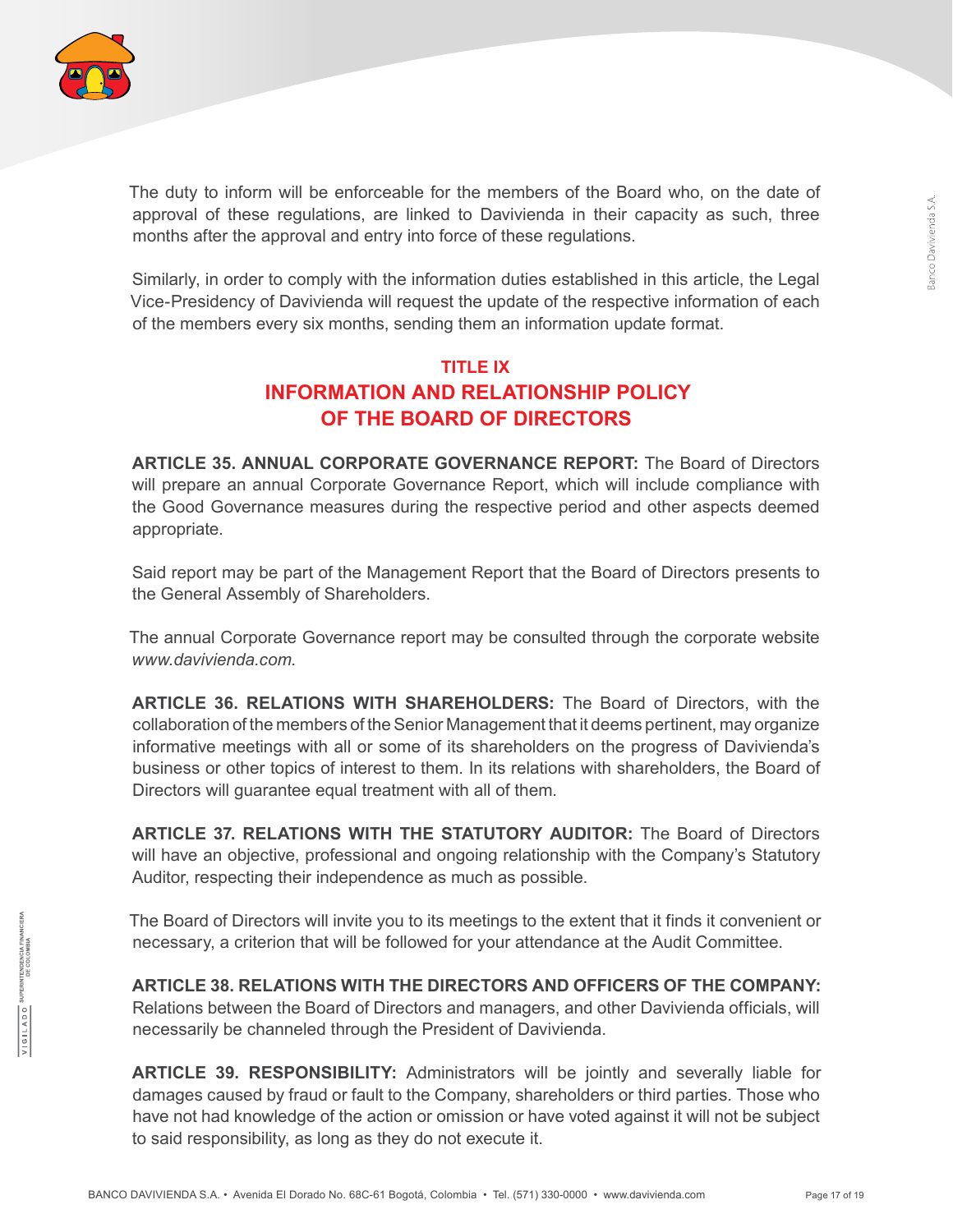

#### **TITLE X APPROVAL, MODIFICATION AND INTERPRETATION**

**ARTICLE 40. APPROVAL OF THE REGULATION:** The Davivienda Board of Directors will have the exclusive competence to approve these Regulations, and forward them to the General Assembly of Shareholders for their knowledge.

**ARTICLE 41. MODIFICATION OF THE REGULATION:** The Davivienda Board of Directors will have the exclusive competence to modify these Regulations at the initiative of this body or any of its members, for which the matter will be discussed at a Board meeting.

The modification of the Regulation will require for its validity the decision quorum required for the other decisions of the Board, that is, a simple majority.

The Board of Directors will report on the modifications to these Regulations that, where appropriate, it agrees, in the first session of the General Shareholders' Meeting that is held after its modification.

**ARTICLE 42. INTERPRETATION OF THE REGULATION:**This Regulation is complementary and supplementary to what is established in the bylaws, in the legal provisions that regulate the subject of the Board of Directors, and the rules of the Corporate Governance Code that are applicable to Davivienda.

It is the responsibility of the Board of Directors of Davivienda as a whole, to resolve any doubts or divergences that arise in the application or interpretation of these Regulations, in accordance with the principles and recommendations in matters of corporate governance adopted by the Companies of the Bolívar Group.

### **TITLE XI FINAL PROVISION**

**ARTICLE 43. ACCEPTANCE IN WRITING OF THESE REGULATIONS:** The condition of member of the Board of Directors and the approval of this text implies the acceptance of these Regulations, as well as the declaration of not being involved in any of the incompatibilities established therein.